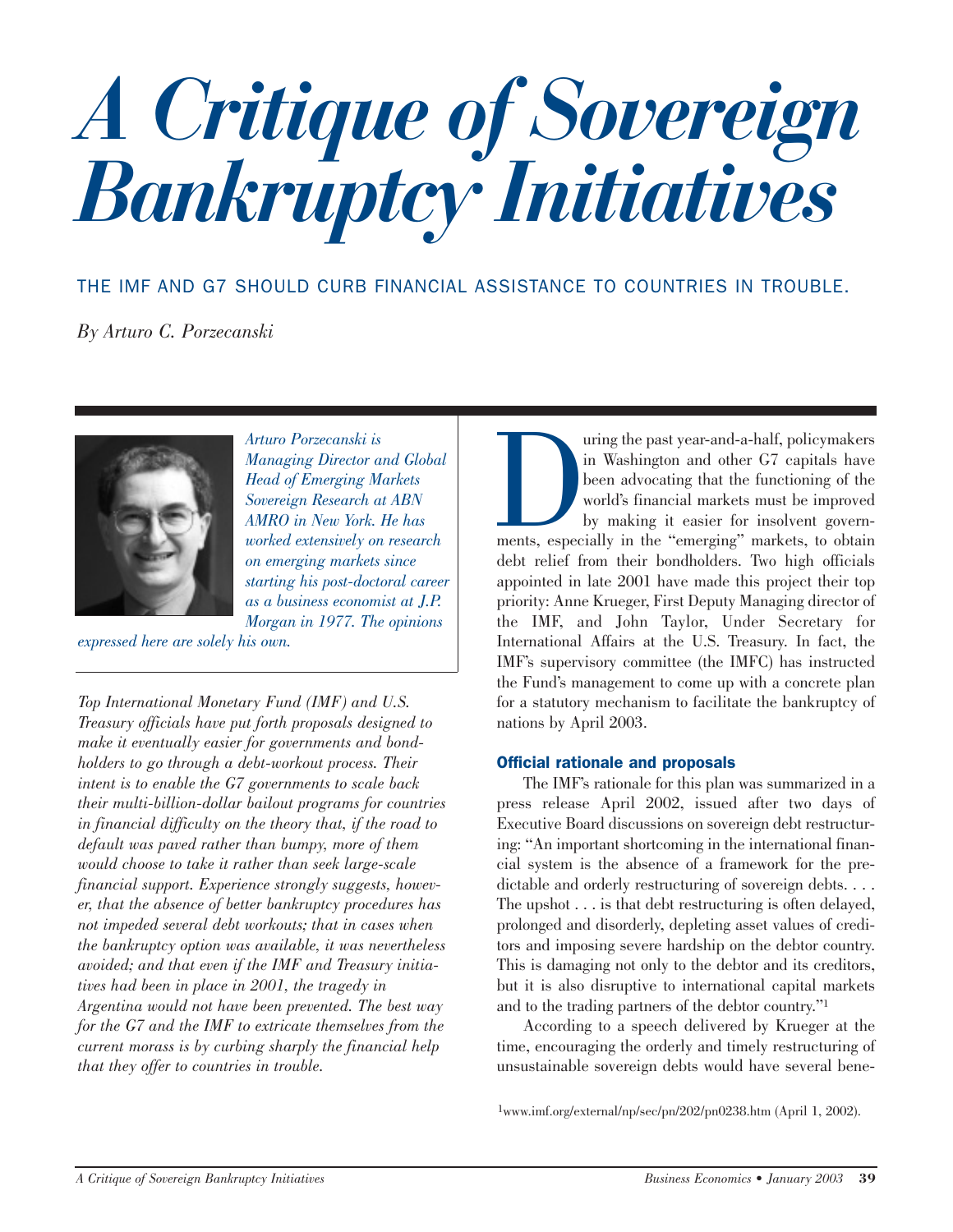fits: help private investors distinguish between good and bad risks, help countries with good policies attract capital more cheaply, and help prevent countries with weak policies from building up excessive debts that might leave them vulnerable to a major crisis.2 All in all, she said, facilitating sovereign debt restructurings "would result in a better allocation of global capital and make the international financial system stronger, more efficient and more stable."

Treasury Under Secretary Taylor, for his part, argued in a presentation given contemporaneously that: "A more predictable sovereign debt restructuring process for countries that reach unsustainable debt positions would help reduce . . . uncertainty. It would lead to better, more timely decisions, reducing the likelihood of crises occurring and mitigating crises that do occur."3 But Taylor was much more forthcoming about why the G7 governments are so keen on lubricating the world's financial system by improving sovereign bankruptcy procedures: "Limiting official sector support when countries reach unsustainable debt situations is also a key element of our emerging markets strategy. . . . The uncertainty that currently exists leads to pressures for large [official] support packages. Reducing this uncertainty will reduce such pressures." In other words, by facilitating sovereign defaults on bonded debt and negotiations on the postponement of interest payments and the forgiveness of principal obligations, the G7 and the IMF will no longer need to put together large packages of official support for presumably insolvent governments.

Krueger's earliest proposal (November 2001) called for the amendment of relevant legislation in all countries to permit qualified majorities of bondholders to restructure all new sovereign bond issues under the aegis of the IMF. It contemplated that debtor governments could appeal to the Fund for a temporary stay on debt-service payments and that the IMF would play the role of a benign bankruptcy judge, managing the process whereby a restructuring proposal is negotiated that would be binding on all bondholders. Since none of the abrogation of bondholder rights is envisioned under any current national laws, particularly in the jurisdictions of choice to issuers and investors (New York State and the UK), the proposal would have required uniform amendments to all domestic legislation. Whatever the inherent justification and merits of this proposal, it was—to say the least—exceedingly impractical.

Krueger's latest proposal (April 2002) calls for another statutory solution, this time achieved through a universal treaty obligation rather than via piecemeal amendments to national laws. Said obligation could most easily be established by amending the IMF's founding charter upon a favorable vote by those member nations accounting for eighty-five percent of total voting power—far fewer than eighty-five percent of individual country members. The vote would empower the Fund to play a role not presently contemplated by national laws governing bond issues. Ms. Krueger's additional innovation is that now the Fund would no longer be empowered to make decisions limiting creditor rights. The sovereign debtor and a qualified majority of its bondholders would make the essential restructuring decisions instead. However, the Fund would surely play at least the role of an expert witness, rendering an opinion on how much debt forgiveness from bondholders a country in trouble requires. This second proposal, requiring as it does approval by several parliaments beyond those in the G7 countries (which account for 45.5 percent of the IMF's voting power), is at least less impractical than the first one.

Taylor's proposal (April 2002) eschews statutory solutions in favor of a contractual, market-oriented approach. He proposes building a consensus among emerging-market issuers, final investors and financial intermediaries that future bonds should have new collective-action clauses in their contracts describing as precisely as possible what would occur when a sovereign obligor decides it must obtain relief.4 The first of these is a majority-action clause, permitting a sizeable majority of bondholders (say, seventy-five percent of total) to agree to a restructuring of terms and conditions—a restructuring that would be binding on the minority. The second would spell out the process by which debtors and creditors come together when a restructuring occurs—in particular, who would represent bondholders. The third would be a clause describing how governments are to initiate the restructuring process, namely, how they may declare a cooling-off period during which payments may be deferred without threat of litigation. To encourage the incorporation of these new clauses into new bond offerings, and possibly spur swaps of old debt without the clauses for new issues with them, Mr. Taylor proposed two ideas. "First, the official sector could require that these clauses be used by any country that has, or is seeking, an IMF program. Second,

<sup>2</sup>www.imf.org/external/np/speeches/2002/040102.htm (April 1, 1001). 3www.ustreas.gov/press/releases/po2056.htm (April 2, 2002).

<sup>4</sup>Collective action clauses already exist in bonds issued under United Kingdom law, but most (around 70%) of the outstanding bonds of emerging-market sovereigns have been issued in other jurisdictions (such as New York and Frankfurt) where such clauses are not customary.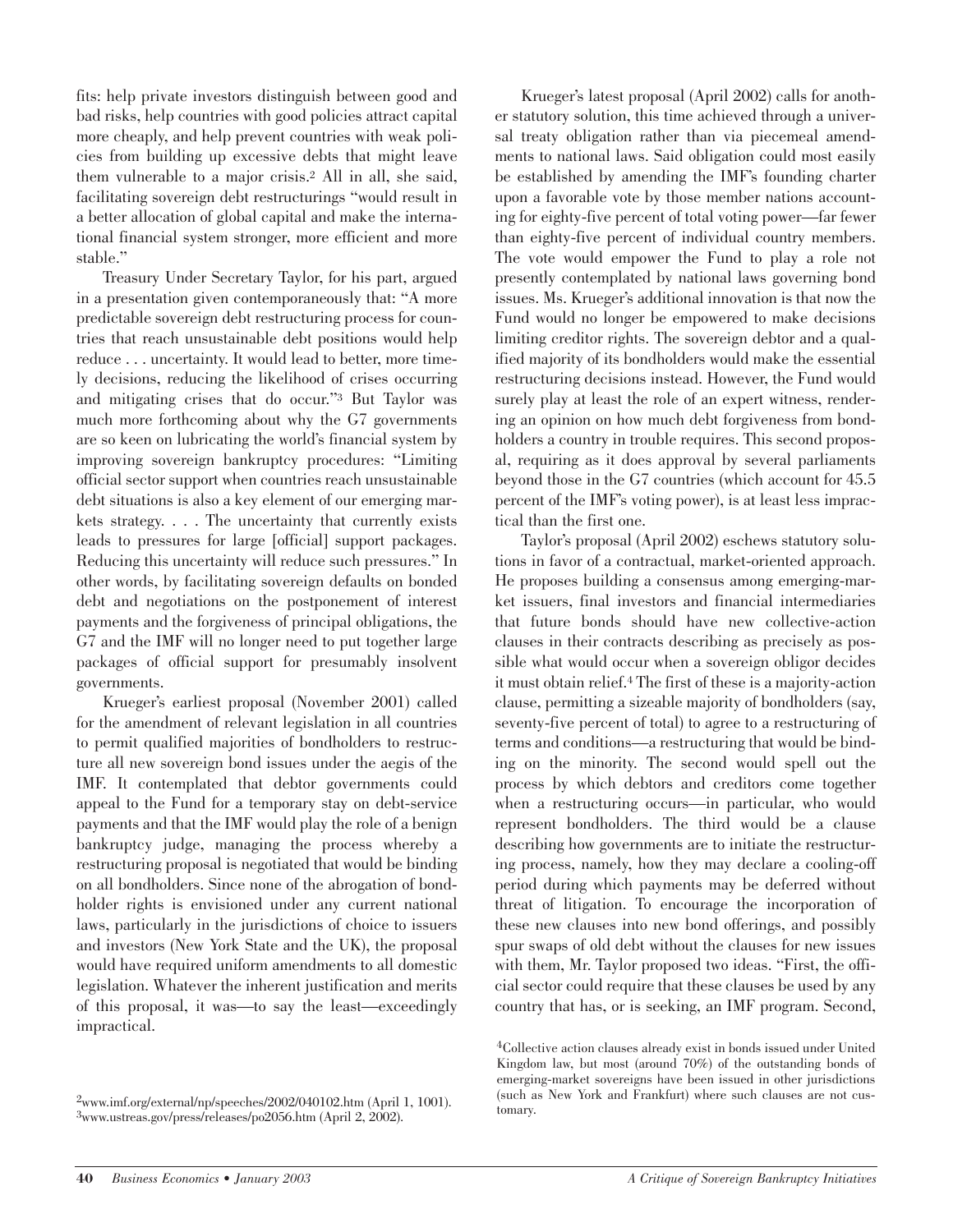### *Outside G7 circles, however, attitudes toward the sovereign bankruptcy initiatives are very different.*

the official sector could provide some financial enhancement, such as slightly lower charges on IMF borrowing for countries that include these clauses in their debt." The Executive Board of the IMF discussed these latter ideas last June, but they did not gain the support of most government representatives.5

This past September, the G7 nations endorsed a dualtrack approach to facilitating the sovereign debt-restructuring process, backing both the Krueger and Taylor initiatives, even though the former would clearly supercede the latter. Outside G7 circles, however, attitudes toward the sovereign bankruptcy initiatives are very different. The Krueger approach has generally failed to find any private-sector support, and it has little official support outside the G7 nations. For example, finance ministers representing the Group of 24 leading developing countries have recently stated that while remaining "open-minded" about the incorporation of collective action clauses into bond contracts, they are "skeptical" of proposals entailing an amendment to the IMF's charter.6 Indeed, the Taylor proposal is widely viewed as the lesser of two evils among sovereign issuers, financial intermediaries, and informed investors.

The Institute of International Finance (IIF), a Washington-based research and advocacy group that represents the world's largest private financial institutions (including the author's employer), was the first to announce that it favors an approach that involves the inclusion of collective-action clauses into new bond contracts. However, the approach would also feature a private-sector advisory group to work with troubled debtors and the official community as well as a partnership between private financial institutions and governments to limit disruptive creditor litigation.7 The pursuit of such market-based approaches was later endorsed by five other private-sector organizations: the Emerging Markets Creditors Association, EMTA (an association of traders of emerging markets' debt instruments), the International Primary Markets Association, the

7www.lif.com/data/public/icdc0402.pdf (April 9, 2002). 8www.emta.org/ndevelop/oneill.pdf (June 3, 2002).

Securities Industry Association, and The Bond Market Association.8 The U.S. Treasury and leading investment bankers have been searching for at least one reputable emerging-market sovereign willing to volunteer to issue a benchmark bond with new collective-action clauses facilitating an eventual restructuring, but so far they have not been successful. A test transaction would obviously be a coup for the U.S. Treasury, considering that the G7 governments have yet to find a volunteer for their four-year-old initiative to prevent financial crises by granting a contingent credit line to countries that want a "good housekeeping seal" from the IMF.

#### **Assessment**

Many investors, financial intermediaries, and emerging-market government officials are at a loss to understand why the G7 and the IMF believe they would be better off if the supposedly bumpy road to sovereign bankruptcy were to be paved over. Indeed, the proposition that the world would be a safer place if mechanisms were to be agreed upon and implemented that would enable governments to default has little intuitive appeal. Practical experience suggests that, despite the strong rights that bondholders have on paper under New York and UK law, the enforcement of claims against sovereign governments is exceedingly difficult. Whereas delinquent corporations can be hauled, *de jure* and *de facto*, before a bankruptcy court and be forced to change management, restructure operations, dispose of assets, or even liquidate to pay off claims, governments cannot be subjected to the same treatment. The main disincentives against sovereigns defaulting are the loss of reputation and of credit ratings, the temporary isolation from the international capital markets, and the fallout from default in terms of domestic confidence, local interest rates, and the exchange rate. Those in the business of issuing, underwriting or investing in sovereign bonds are generally of the view that, if anything, international reforms should focus on making contracts easier to enforce and on facilitating the constructive involvement of bondholders in debt-restructuring negotiations. Only Mr. Taylor's frank admission that what the G7 really wants is to minimize the need to bail out countries with multibillion-dollar packages, to be accomplished by facilitating default as an option for cash-strapped governments, makes some sense—from a purely selfish G7 perspective, that is.

To begin with, the governments of Ecuador, Pakistan, Russia, and the Ukraine have all been able to restructure their bonded debt in recent years, without recourse to or

 $5$ www.imf.org/external/np/sec/pn/2002/pn0277.htm (July 26, 2002). 6www.imf.org/external/pubs/ft/survey/2002/100702.pdf (October 7, 2002), p. 312.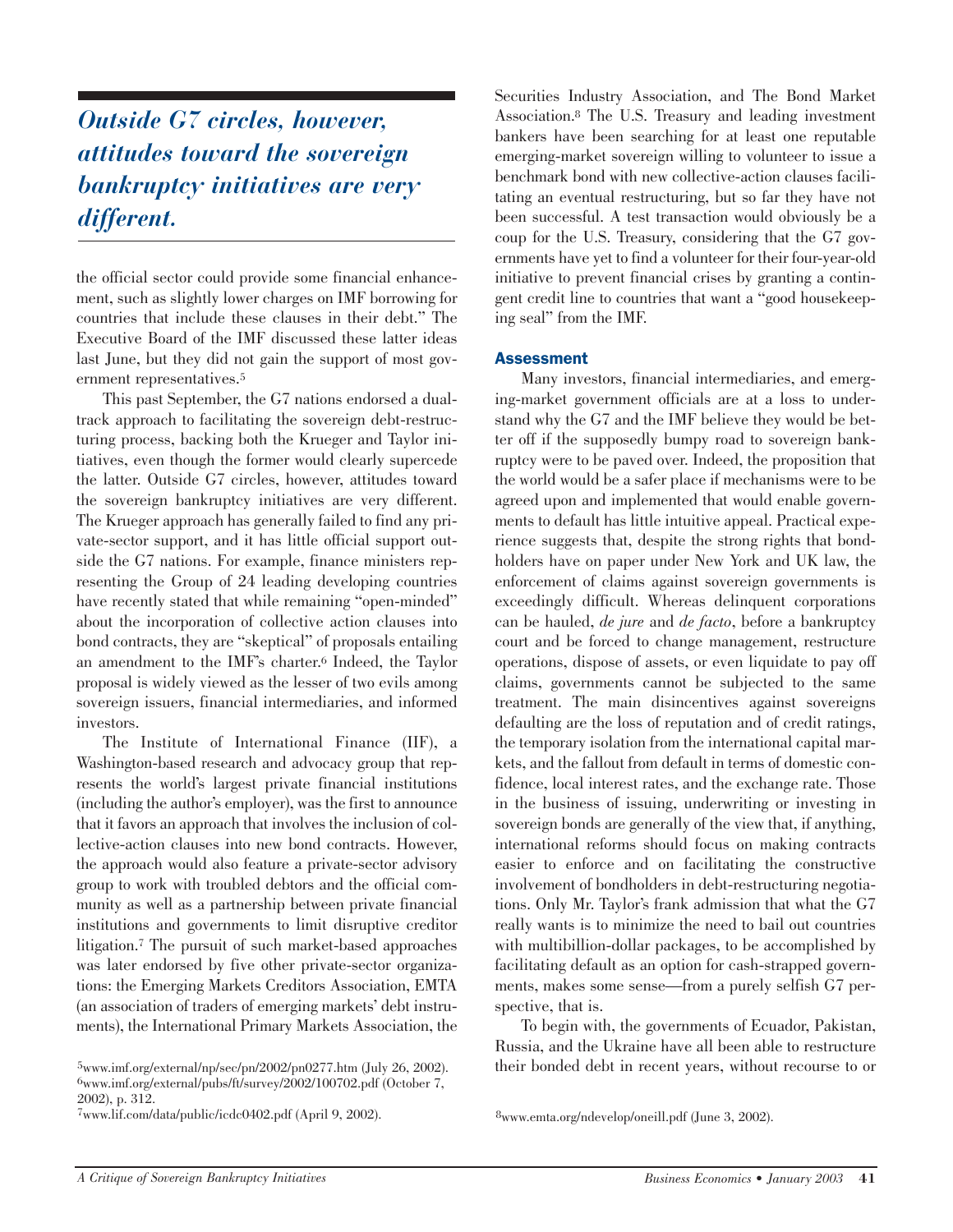even in the absence of collective-action clauses—never mind favorable legislation at the national or international level. Substantial debt-service relief and even sizeable debt forgiveness were obtained through the use of exchange offers, sometimes accompanied by so-called exit consents that encouraged the participation of as many investors as possible in take-it-or-leave-it settlements. In the case of Romania, the original cash flow and privatesector involvement objectives were attained via the placement of a new bond issue rather than a potentially traumatic restructuring of past obligations. Experience has demonstrated that neither the threat of litigation nor actual cases of litigation have obstructed these various emergency financial operations. Although it is true that one lone creditor was able to use the New York and Brussels courts to collect payment from a formerly bankrupt government (Elliott Associates vs. Peru in 2000), the amount involved was relatively small, the favorable judgments took years to be obtained, the government would have been likely to prevail upon appeal, and most importantly the country's debt restructuring under the Brady plan was neither obstructed nor invalidated.

*It would behoove the G7 governments to ponder whether the recent tragedy in Argentina would have been avoided if either the Krueger or Taylor approaches to sovereign bankruptcy had been in place in 2001.* 

Beyond this experience from the recent past, it would behoove the G7 governments to ponder whether the recent tragedy in Argentina would have been avoided if either the Krueger or Taylor approaches to sovereign bankruptcy had been in place in 2001. It is possible that the G7 governments would have slammed the door on Argentina earlier than in the final two months of that year: they might have refused to put together a medium-size package of financial support in late 2000 or might have refused to augment it modestly in August 2001 if an elegant sovereign bankruptcy mechanism had been available. Yet, the absence of a smooth debt-restructuring process did not stop G7 officials from slamming the door on Russia in mid-1998, despite potentially catastrophic worldwide economic consequences. It did not stop the G7 from forcing unwilling Ecuador (in 1999) into the first-ever default on Brady bonds and the first-ever default on sovereign Eurobonds issued in the second half of the twentieth century. It did not stop the G7 governments from insisting that Indonesia, Pakistan, and the Ukraine restructure their obligations to bondholders or commercial banks (falling due in 1999-2002) to obtain IMF financial support or debt relief from official creditors via the so-called Paris Club.

Similarly, it is possible that the Argentine authorities would have decided to declare a moratorium on debt payments much earlier than in December 2001 if they had had greater certainty about the bankruptcy process. Yet, the final outcome—an economic depression—would have been exactly the same. Since a substantial proportion of the Argentine government's debt obligations were held by local banks, pension funds, and insurance companies, any announcement of a payments stand-still with the intention to seek massive debt forgiveness would have triggered a stampede of bank depositors and a collapse of the pension and insurance industries. This would have led to a run on the central bank's official reserves, precipitating a devastating currency devaluation and thus the same economic implosion, political fallout and popular discontent that we witnessed in 2002. The only difference is that it would all have unfolded several months earlier, with no benefit accruing to anyone—except the G7 and the IMF, which would surely not have made the eleventh-hour disbursement they made in September 2001. But then, they might have been more generous with Argentina earlier on.

#### The Underlying Problem

The controversy about sovereign bankruptcy procedures makes sense only as a G7 strategy to enable it and the IMF to scale back support for governments in financial trouble. As the discussion that follows will show, it is not necessary to have improved bankruptcy mechanisms in place to reverse a policy approach that has outlived its usefulness. What is needed is for the G7 nations to extricate themselves from the big bailout business.

The multibillion-dollar G7 and IMF rescue packages trace their conception to the final days of 1994. It was then that the newly inaugurated Ernesto Zedillo administration in Mexico found itself with insufficient reserves of U.S. dollars to meet debt obligations maturing in the first months of 1995. To avoid having to default and suffer the economic and political consequences, President Zedillo appealed to the White House for extraordinary financial support. The Clinton administration obliged, digging deeply into its own pockets and persuading other G7 governments and the IMF to do the same. Interestingly, the existence of a sovereign bankruptcy framework of the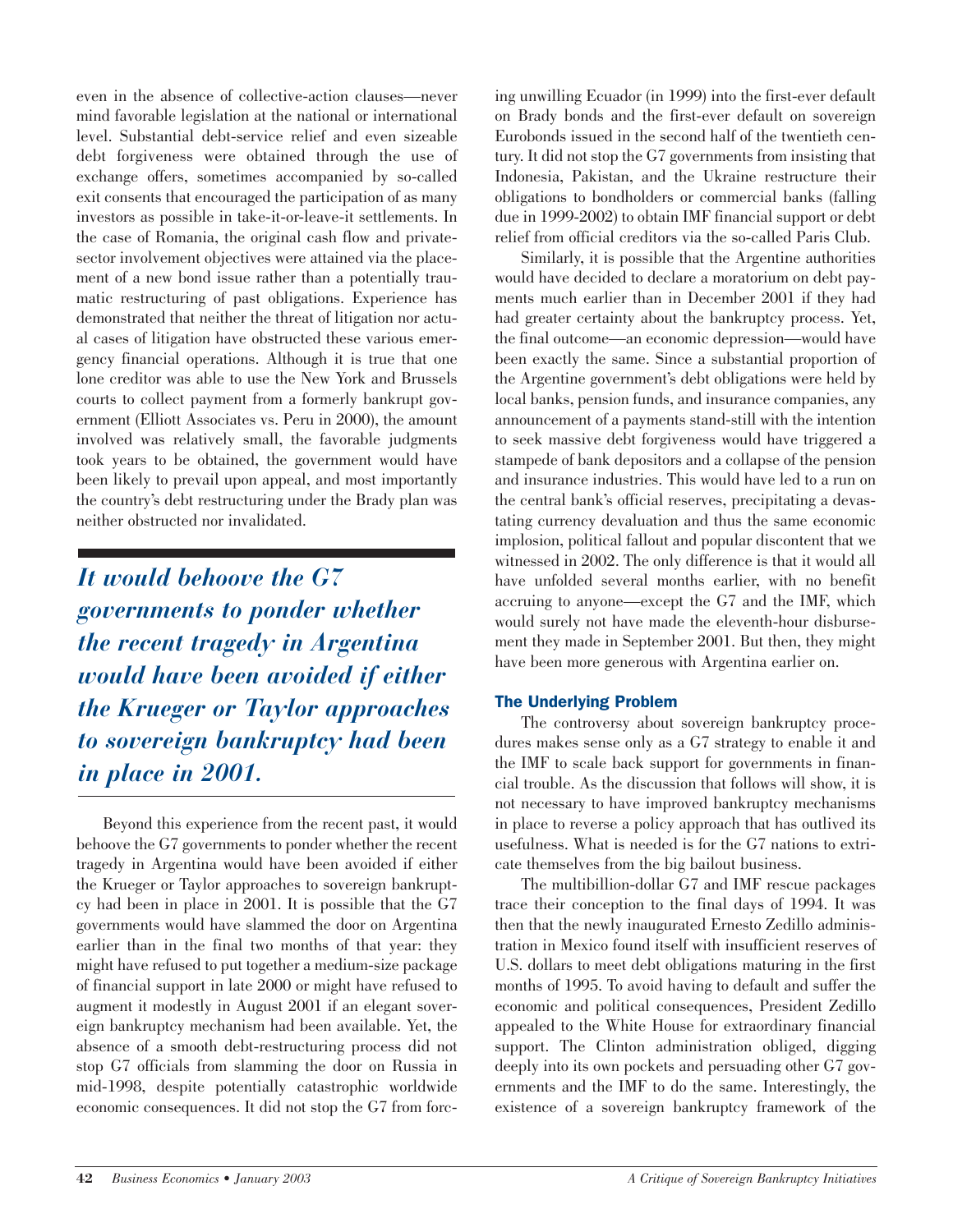Krueger or Taylor varieties would have made no difference to Mexico seven years ago. The debt obligations at stake were not bonds issued under New York or UK law. Instead, the equivalent of more than \$25 billion in dollarindexed Mexican Treasury securities was subject only to Mexican jurisdiction—the so-called *Tesobonos*. Nothing of an international legal nature stopped the Zedillo administration from negotiating a restructuring with its bondholders, submitting a law authorizing a postponement of payments to the then rubber-stamp Congress, or appealing for relief to the pliant Mexican courts.

The success of the Mexican bailout of 1995, in the sense that Mexico was on the mend and able to pay back the U.S. Treasury and other official creditors within a couple of years, encouraged the U.S. government to spearhead a series of other bailouts in Asia and Russia during the financial crises of 1997 and early 1998. The Robert Rubin-Larry Summers Treasury team essentially adopted the Colin Powell military doctrine of the early 1990s: intervene, if you must, but with overwhelming force. They stitched together several bailouts, measured in the tens of billions of dollars, that were intended to forestall damaging defaults by convincing domestic and foreign creditors that Thailand, Indonesia, South Korea, and Russia had the necessary financial wherewithal. Here, too, the absence of a sovereign bankruptcy framework of the Krueger or Taylor varieties made no visible difference. When the G7 governments realized in December 1997 that the aid they were pouring into South Korea was leaking out in the form of debt repayments to foreign commercial banks, they did not hesitate to pressure the newly inaugurated Kim Dae Jung administration to restructure obligations to the banks. Likewise in Russia several months later: the burning issue was whether to default on domestic Treasury instruments (the so-called GKOs and OFZs) that were unprotected, like Mexico's Tesobonos, by international law. In the wake of a G7 cut-off of financial assistance to Moscow, of course, the Boris Yeltsin administration ended up defaulting on them, much like President Zedillo would have done two-and-a-half years earlier, but for G7 support.

The magnitude of the G7's departure from previous practice since 1994 is illustrated by the extent to which the IMF's guidelines for financial assistance have been stretched in recent years. The Fund's original charter, drawn up in 1944, authorized member countries to borrow as much as one hundred percent of their quota, namely, no more than the amount of their initial subscription into the IMF, which varied according to a country's size and other factors. This ceiling was subject to exceptions "especially in the case of members with a record of avoiding large or

*Departure from previous practice is illustrated by the extent to which the IMF's guidelines for financial assistance have been stretched in recent years.*

continuous use of the Fund's resources." However, as trade flows expanded rapidly during the 1950s and 1960s and quotas were not raised, the exceptions became increasingly common; and programs were often in the range of 100-200 percent of quota.

During the difficult 1970s and early 1980s, cumulative access limits were repeatedly raised to a peak of 600 percent of quota—in response to two world oil crises, two global recessions, and the onset of Latin America's debt crisis. When the international financial emergencies subsided and the size of member contributions was increased during the 1980s and 1990s to reflect the expansion of world trade, however, cumulative access ceilings were reduced to a maximum of 300 percent of quota. This is the limit that has prevailed since 1992, although again with exceptions allowed for extraordinary circumstances. Yet, the consensus view developed in the 1980s and early 1990s was that disbursements by the IMF could not possibly suffice to plug most of the holes of a leaking sovereign ship of state. The Fund was to play a catalyst role, providing seed money for a turnaround and encouraging the financial markets to regain confidence and provide the bulk of whatever funding was necessary.

It is against this background that the aid provided by the IMF in recent years must be measured. Table 1 shows the extraordinary levels of funding provided by IMF since 1995. Moreover, additional sums were provided by the treasuries of the G7 governments bilaterally, via the Bank for International Settlements, and by the World Bank and the respective regional developments banks, until all of the aid packages could be measured in the tens of billions of dollars.

It is likely that what we call the Powell doctrine as applied to international finance has created as many problems as it has solved. The possibility that a country may or may not get a huge package of financial support with which to meet its debt obligations has become one of the key elements in the assessment of sovereign creditworthiness. Many credit ratings, analyst recommendations, and investment decisions hang on the understanding that this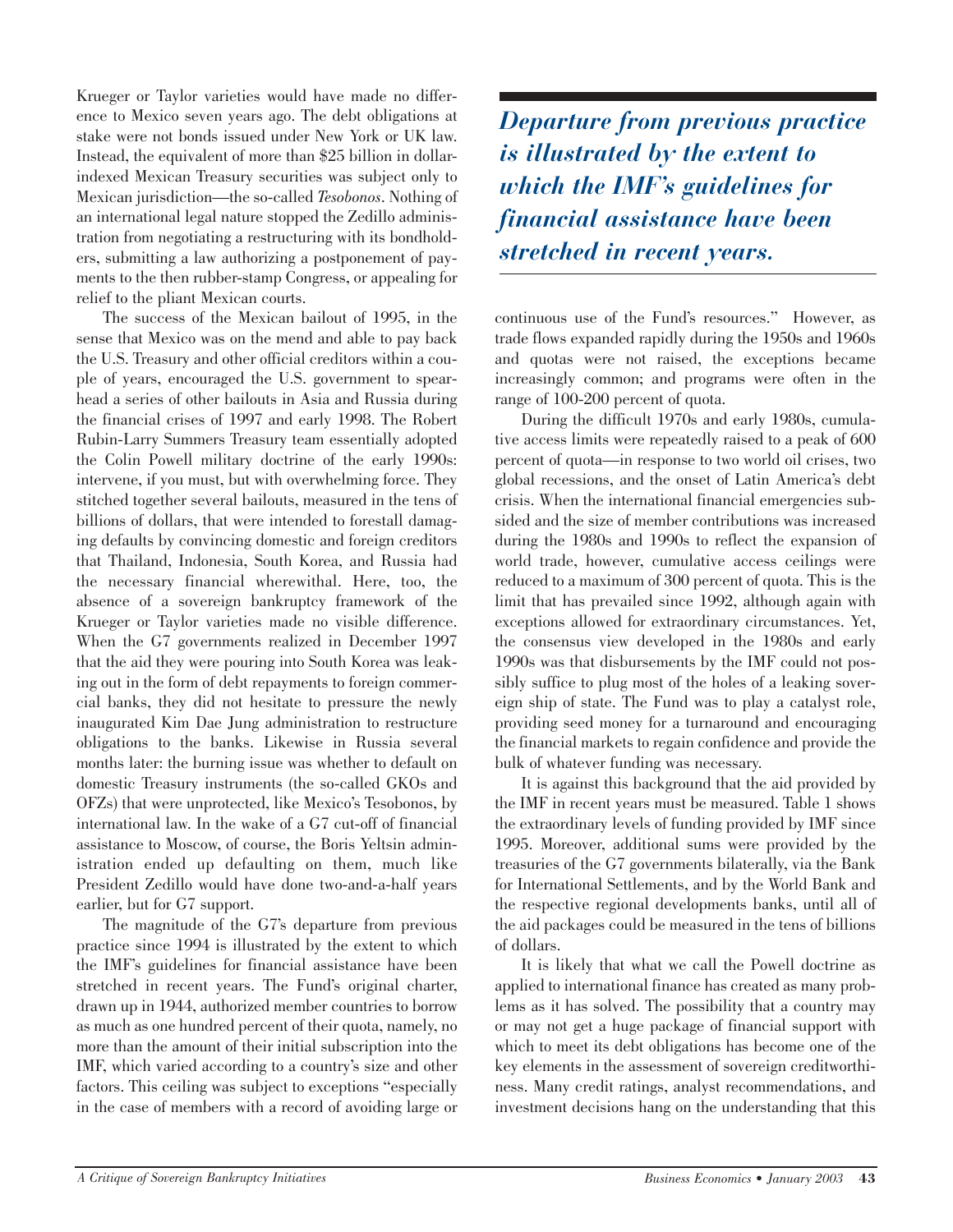#### TABLE 1

#### TOTAL ACCESS TO IMF FUNDS UNDER SOME RECENT PROGRAMS (% OF QUOTA) 1

|                           | <b>Total access granted</b> |
|---------------------------|-----------------------------|
| Mexico 1995               | 688                         |
| Thailand 1997             | 505                         |
| Indonesia 1997            | 490                         |
| <b>Korea 1997</b>         | 1,938                       |
| Russia 1998               | 449                         |
| Brazil 1998               | 600                         |
| Argentina Jan 2001        | 500                         |
| Turkey 2001               | 1,560                       |
| Argentina Sep 2001        | 800                         |
| <b>Turkey 20022</b>       | 2,548                       |
| Uruguay 2002 <sup>3</sup> | 743                         |
| <b>Brazil 20024</b>       | 1,127                       |

1The cumulative access limit prevailing during this time period was 300 percent of quota 2Result of new credit facility replacing a previous one, and considering new amount made available (SDR 12.8 billion) plus disbursements already made under prior arrangement (SDR 11.7 billion).

3Result of new credit facility replacing a previous one, and considering new amount made available (SDR 2.13 billion) plus disbursements already made under prior arrangement (SDR 150 million).

4Result of new credit facility replacing a previous one, and considering new amount made available (SDR 22.8 billion) plus disbursements already made under prior arrangement (SDR 11.4 billion).

Source: IMF, ABN AMRO

or that foreign government is viewed with favor by the White House, Downing Street, and beyond. This suggests that some countries will be rescued on strategic grounds, despite the cause of their woes, the merits of their reaction plan, or the availability of legal recourse. This is akin to having to pick stocks or bonds for a portfolio not on the basis of whether a weak company will manage to turn itself around but, rather, on whether it will be nursed back to health via a possible infusion of large-scale government support. How could the U.S. financial markets possibly function well if *deus ex machina* rescues à la Chrysler were to be commonplace? Yet this interference is what issuers, investors, and intermediaries operating in the emerging markets have had to contend with during the past seven years.

The time has come to scale back the official financial support made available to errant nations, and a decision along these lines need not await improved sovereign bankruptcy procedures. As a necessary first step, the G7 should get the IMF out of the business of providing huge packages of aid measured in many multiples of a country's quota. Although re-establishing as low a relative ceiling for aid as prescribed by the IMF's founders would emasculate the Fund needlessly, the objective should be for access levels to be consistent only with the provision of seed money for economic and policy turnarounds on as objective a basis as possible. It is patently unfair that some governments should be lavished official aid, and others should be starved, when the IMF is a co-operative to which its member governments should be able to turn for fairly automatic, albeit limited, help. Scaled-back official intervention on behalf of countries in trouble will likely encourage governments and their bondholders to consider much more seriously the implications of falling into the abyss of bankruptcy—regardless of whether or not either of the current G7 initiatives ever yield some fruit.

#### **Outlook**

In sum, the U.S. Treasury has joined its G7 counterparts in giving top priority to finding ways of facilitating a bankruptcy process for heavily indebted nations, including via an expanded role for the IMF. It has done this even though recent experience does not justify it: the absence of said procedures has not impeded several landmark debt workouts; in instances when the bankruptcy option was available it has been avoided; and the existence of an orderly process would not have prevented, for instance, the debacle in Argentina. In our view, the Treasury's and IMF's persistent advocacy on this issue has started to alienate the already limited investor base for sovereign bonds that are rated below investment grade, except in the case of those countries deemed to be "protected" because they are of strategic interest to the G7 (such as Colombia and Turkey). Pushing a sovereign bankruptcy process may also encourage reform fatigue and reduced fiscal discipline in some of the weakest sovereign credits—including Argentina—because of the allure of an eventual "fast track" to debt forgiveness. Besides, if the real purpose behind the initiatives is to extricate the G7 countries from the big bailout business, the best way to accomplish this is by reintroducing limits to the rescue packages that the IMF is allowed to put together.

The less harmful of the options being pursued involves the voluntary adoption of collective action clauses in bond covenants, which would facilitate a renegotiation of terms and conditions should circumstances warrant it. At present, most emerging-market issuers and investors are loath to introduce such clauses for fear of signaling that they contemplate or countenance an eventual default—something akin to the chilling effect that talk of a prenuptial agreement tends to have on a marriage. In any case, even if such clauses were to be introduced voluntarily in new issues, the stock of outstanding bonds would still be governed by preexisting legal covenants, such that their practical effect would be absolutely marginal for many years to come.